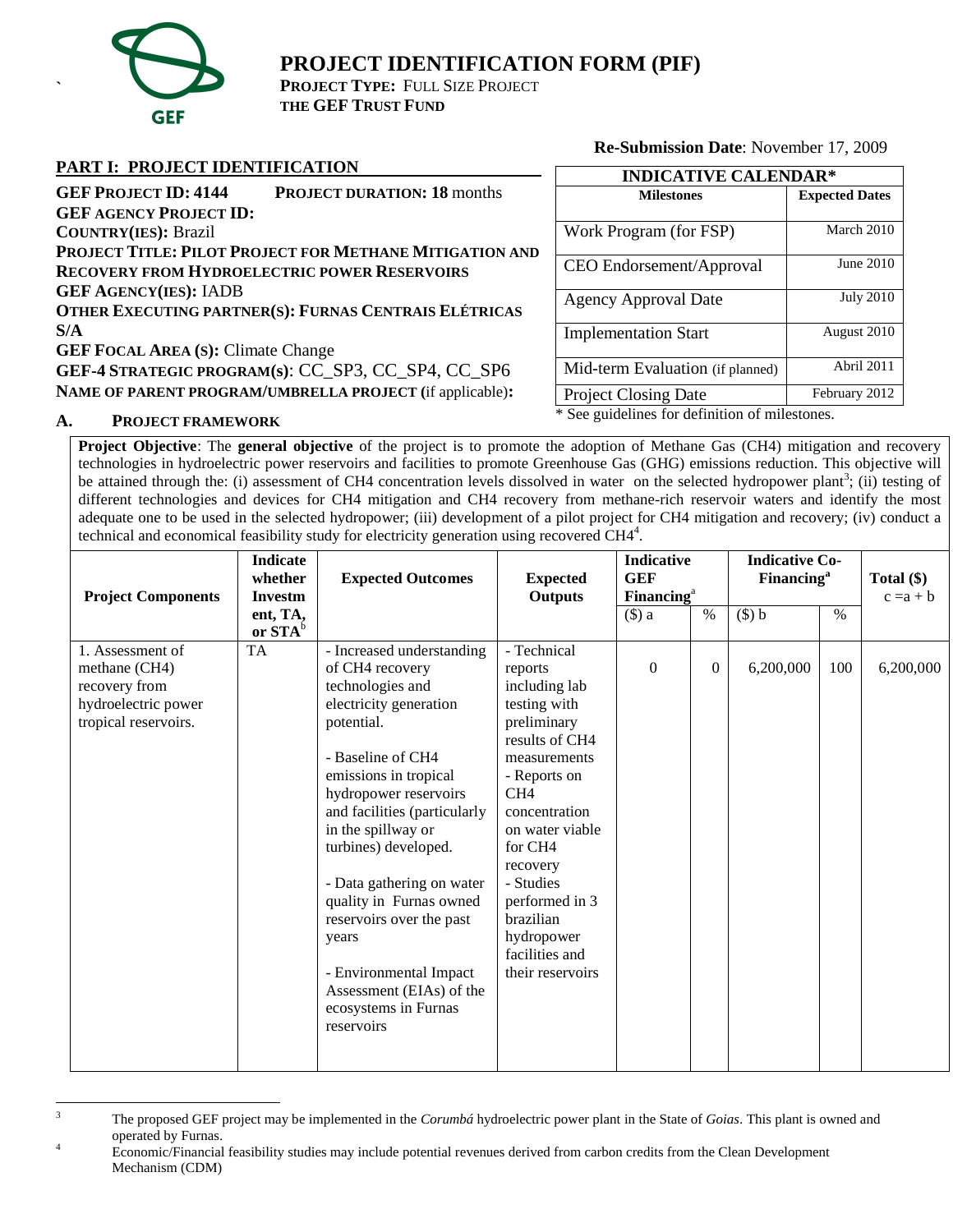| 2. Mesuring CH4<br>emissions downstream<br>the selected<br>hydropower dam and<br>CH4 grade dissolved on<br>water along the<br>reservoir | TA&<br>Investme<br>nt | High-quality, sound<br>information on CH4<br>recovery potential in the<br>selected hydropower dam                                                                                                                                               | - Estimated<br>CH4 emissions<br>- Estimated<br>CH <sub>4</sub><br>concentration<br>on water<br>- Knowledge of<br>the distribution<br>of temperature<br>and<br>concentration of<br>CH4 and CO2<br>in specific areas<br>of the<br>hydropower<br>plant reservoir<br>to be selected                                                                                                                                                                                                                                                                                              | 358,460   | 28 | 280,000   | 72 | 638,460   |
|-----------------------------------------------------------------------------------------------------------------------------------------|-----------------------|-------------------------------------------------------------------------------------------------------------------------------------------------------------------------------------------------------------------------------------------------|------------------------------------------------------------------------------------------------------------------------------------------------------------------------------------------------------------------------------------------------------------------------------------------------------------------------------------------------------------------------------------------------------------------------------------------------------------------------------------------------------------------------------------------------------------------------------|-----------|----|-----------|----|-----------|
| 3. Testing and selection<br>of diverse CH4<br>mitigation and recovery<br>technologies and<br>devices.                                   | <b>STA</b>            | Selection of the most<br>suitable devices and<br>technologies for CH4<br>mitigation and recovery<br>from hydropower<br>reservoirs and facilities                                                                                                | - Technical<br>assessments and<br>cost-efficiency<br>analysis on<br>selected<br>technologies,<br>methods and<br>devices<br>undertaken.                                                                                                                                                                                                                                                                                                                                                                                                                                       | 511,137   | 45 | 841,500   | 65 | 1,352,637 |
| 4. Pilot project for CH4<br>mitigation and recovery<br>in one hydropower<br>plant reservoir owned<br>and operated by Furnas             | Investme<br>nt        | - Feasibility of selected<br>technologies and devices<br>for CH4 mitigation and<br>recovery demonstrated<br>- Detailed results of all<br>the conducted tests and<br>identification of the<br>required improvements<br>for replicating the pilot | - Experimental<br>station for the<br>recovery of<br>CH <sub>4</sub> in<br>operation<br>- Reduction on<br>CH4 emisssions<br>calculated<br>- Extraction of<br>CH4 per litre of<br>water calculated<br>- Detailed<br>documentation<br>of the assembly<br>and<br>manufacturing<br>process of all<br>the components<br>of the pilot<br>- Operational<br>data for pilot is<br>available for<br>large scale<br>replication<br>- Minimum<br>technical and<br>operational<br>conditions for<br>large scale<br>replication of<br>CH4 recovery<br>in hydropower<br>plants<br>determined | 1,463,712 | 24 | 4,643,371 | 76 | 6,107,082 |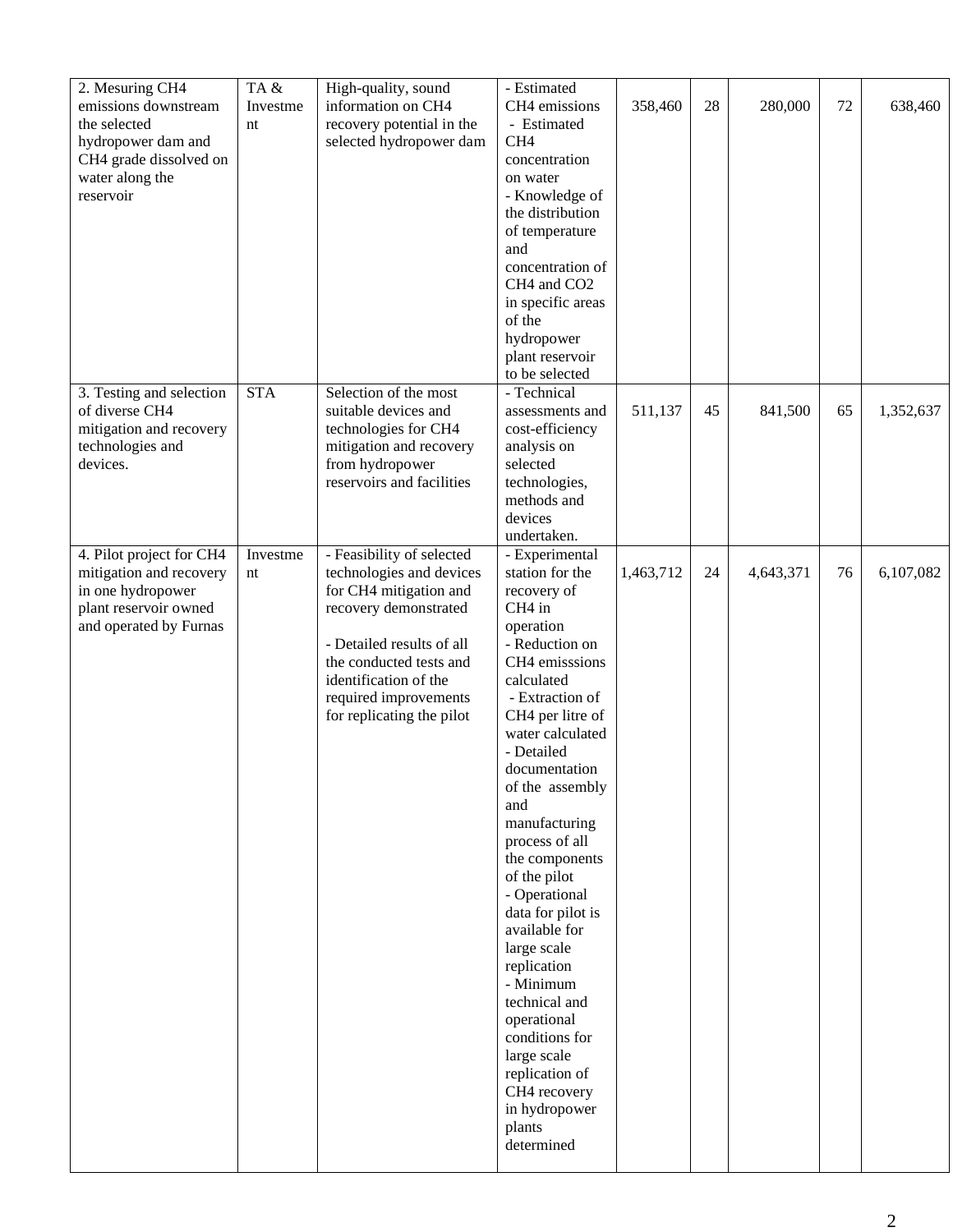| 5. Feasibility studies for | <b>TA</b> | - Technical and economic | - Investment       |         |    |         |    |         |
|----------------------------|-----------|--------------------------|--------------------|---------|----|---------|----|---------|
| electricity generation     |           | feasibility study on the | costs needed to    | 212,421 | 29 | 521,250 | 71 | 733,671 |
| using recovered CH4        |           | recovery and / or        | build a            |         |    |         |    |         |
|                            |           | mitigation of CH4 in     | generation plant   |         |    |         |    |         |
|                            |           | hydropower plants;       | using recovered    |         |    |         |    |         |
|                            |           |                          | CH <sub>4</sub>    |         |    |         |    |         |
|                            |           | - Estimate production    | determined         |         |    |         |    |         |
|                            |           | costs, efficiency and    | - Estimated        |         |    |         |    |         |
|                            |           | Return on Investment     | revenues           |         |    |         |    |         |
|                            |           | (ROI) for a power plant  | (electricity sales |         |    |         |    |         |
|                            |           | using recovered CH4.     | and carbon         |         |    |         |    |         |
|                            |           |                          | credits)           |         |    |         |    |         |
|                            |           | - Estimated              | determined         |         |    |         |    |         |
|                            |           | potential reduction on   | - Studies of       |         |    |         |    |         |
|                            |           | CH4 emissions based on   | economic           |         |    |         |    |         |
|                            |           | pilot results            | feasibility and    |         |    |         |    |         |
|                            |           |                          | commercial use     |         |    |         |    |         |
|                            |           |                          | of CH4 as a        |         |    |         |    |         |
|                            |           |                          | source of          |         |    |         |    |         |
|                            |           |                          | Renewable          |         |    |         |    |         |
|                            |           |                          | Energy (RE)        |         |    |         |    |         |
|                            |           |                          | presented and      |         |    |         |    |         |
|                            |           |                          | disseminated       |         |    |         |    |         |
| 5. Project management      |           |                          |                    |         |    |         |    |         |
|                            |           |                          |                    | 106,210 | 24 | 310,620 | 76 | 416,830 |
| <b>Total project costs</b> |           |                          |                    |         |    |         |    |         |

2,651,941 17 12,796,741 83 15,448,682

<sup>a</sup> List the \$ by project components. The percentage is the share of GEF and Co-financing respectively of the total amount for the component. **b** TA = Technical Assistance;  $STA = Scientific & Technical Analysis$ .

## **B. INDICATIVE** Co-financing **FOR THE PROJECT BY SOURCE and by NAME (**in parenthesis) if available, **(\$)**

| <b>Sources of Co-financing</b> | <b>Type of Co-financing</b> | <b>Project</b> |
|--------------------------------|-----------------------------|----------------|
| <b>Project Government</b>      | In kind                     | 11,731,530     |
| Contribution (Furnas)          |                             |                |
| <b>Project Government</b>      | Cash                        | 265,211        |
| Contribution (Furnas)          |                             |                |
| Bilateral Aid Agency(ies)      |                             |                |
| Multilateral Agency(ies)       |                             |                |
| Private Sector <sup>3</sup>    | In kind                     | 800,000        |
| (HydroGHG)                     |                             |                |
| NGO                            |                             |                |
| Others ()                      |                             |                |
| <b>Total Co-financing</b>      |                             | 12.796.741     |

## **C. INDICATIVE** F**INANCING PLAN SUMMARY FOR THE PROJECT (\$)**

|              | <b>Previous Project</b><br><b>Preparation Amount</b> $(a)^6$ | Project (b) | Total<br>$c = a + b$ | <b>Agency Fee</b> |
|--------------|--------------------------------------------------------------|-------------|----------------------|-------------------|
| GEF          |                                                              | 2,651,941   | 2.651.941            | 265,194           |
| Co-financing |                                                              | 12,796,741  | 12.796.741           |                   |

 $\sqrt{5}$ <sup>5</sup> *HydroGHG Engenharia Ltda*. was established in 2007 as a Brazilian pioneer in the exploration and measurement of CH4 deposits dissolved in fresh water, as well as conducting feasibility studies for the mitigation or economic exploitation of this potential energy. *HydroGHG* is the result of successful work of a group of Brazilian researchers, and has been conducting studies for 5 years developing the technology of measurement, data analysis, recovery and mitigation of GHG. It has several patent applications and has vast experience in this area, with publications in Brazil and abroad.

Include project preparation funds that were previously approved but exclude PPGs that are awaiting for approval.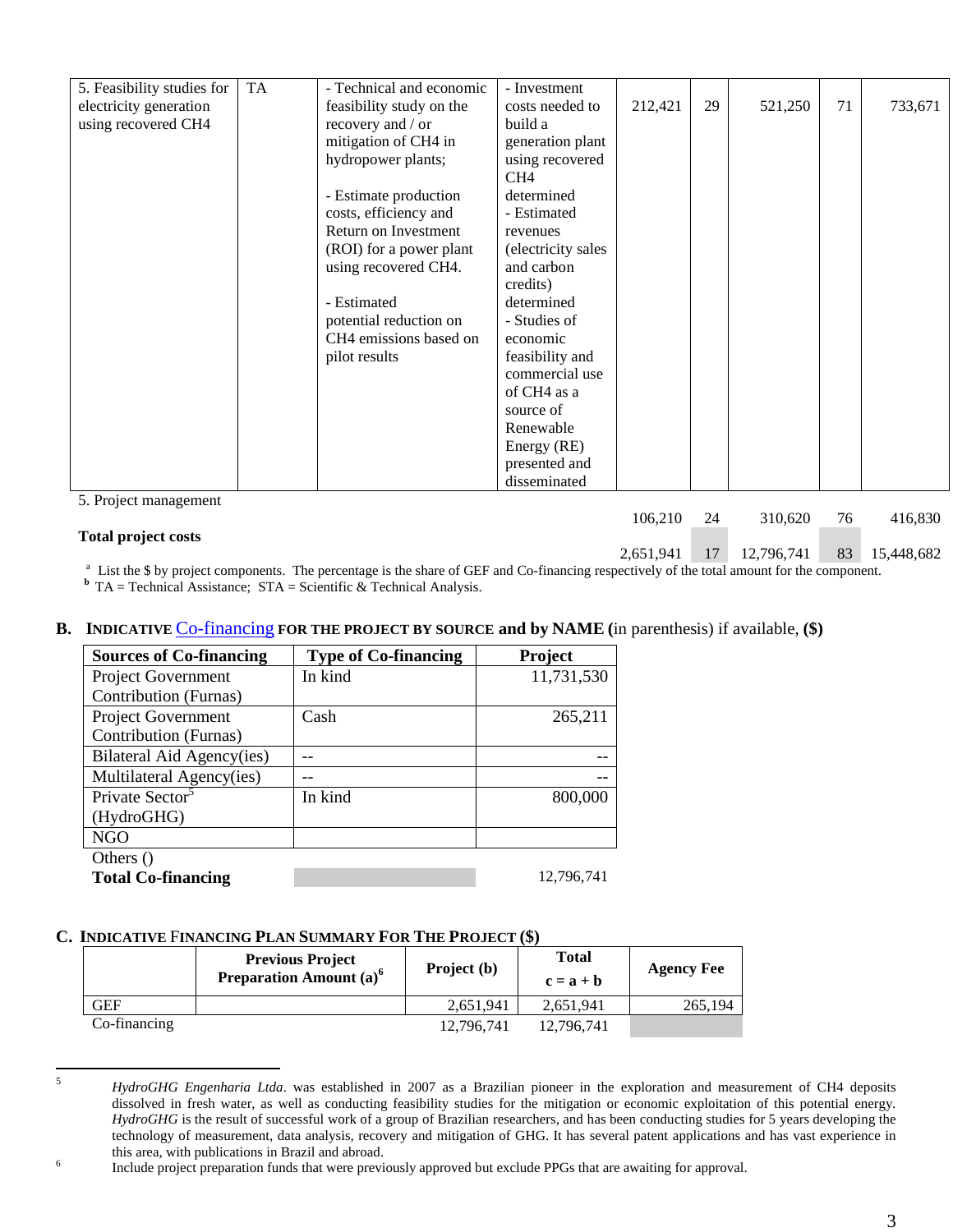## **D. GEF RESOURCES REQUESTED BY AGENCY (IES), FOCAL AREA(S) AND COUNTRY(IES)** 1

 $1$  No need to provide information for this table if it is a single focal area, single country and single GEF Agency project.

## **PART II: PROJECT JUSTIFICATION**

#### **A. STATE THE ISSUE, HOW THE PROJECT SEEKS TO ADDRESS IT, AND THE EXPECTED GLOBAL ENVIRONMENTAL BENEFITS TO BE DELIVERED:**

Hydroelectric power represents 14% of the total energy supply in Brazil, and hydroelectricity alone accounts for more than 70% of the national electricity production.<sup>7</sup> While fossil fuel contribution to global warming is well known, the contribution of hydroelectric dams in terms of Greenhouse Gas (GHG) emissions, especially in tropical forest areas, is beginning to be unveiled. Several studies show that due to the decomposition of organic material, tropical reservoirs constitute an important source of Methane Gas (CH4), which has 21 times more global warming potential than the carbon dioxide (CO2) that gets released into the atmosphere. CH4 production varies considerably from one reservoir to another and from one season to another (dry season to rainy season), also, CH4 concentration in water fluctuates within a single reservoir. Since CH4 emitted comes from biological activity, emissions are especially high in large tropical reservoirs built over densely forested areas, where there is a large input of organic matter, the average temperature is high and there are large areas with anoxic conditions at the bottom of the water column.

Given that the water intake is located well below the surface and CH4 concentration strongly increases with depth, most of the CH4 dissolved in water is fast degassed after the water passes through the spillway or turbines due to the sudden pressure drop. As such, CH4 is released from water passing through the turbines or spillway, amounting up to 70% of the total reservoir emissions, like is the case for the the *Tucuruí* Dam in the Brazilian *Amazonia.*<sup>8</sup> Studies made in the Brazilian hydroelectric plants' reservoirs of *Serra da Mesa*, *Tucuruí* and *Itaipu* calculated a production of 8.6 Tera grams per year  $(Tg/y)^9$  of CH4 for the three reservoirs. Considering that Brazil has more than 600 dams where the 95 largest reservoirs represent a total surface area of  $35,500 \text{ km}$ 2 (96.5% of the surface area of all dams)<sup>10</sup>, it is possible to extend these estimates to the entire Brazilian hydropower system. Assuming a conservative 60% of CH4 recovery efficiency, we arrive at a potential CH4 recovery in the range of  $22-38$  Tg/y.<sup>11</sup>

Even if CH4 emissions decrease as the reservoir grows older, they stabilize at a high level due to the continuous inflow of organic matter through hydrographic drainage and the generation of new photosynthetic-based biomass. Therefore, CH4 could be recovered during the life of the hydroelectric power plant. The application of the recovered CH4 will depend on its quantity and quality. The recovered CH4 could be pumped to large consuming centers, stored locally or burned in gas turbines to generate electricity during high-demand periods, or even purified for transport applications. The thermal power plant production could use the transmission facilities already in place to deliver the power to consumer centers.

Given the large participation of hydroelectric power generation in Brazil, it is of upmost importance to better estimate the amount of CH4 and how they evolve over time, to mitigate and recover the CH4 generated on large land-covered areas in order to reduce the potential for GHG emissions and to transform the CH4 in the reservoirs and facilities into a new renewable source of energy.

The proposed GEF project aims to:

 $\overline{a}$ 

<sup>&</sup>lt;sup>7</sup> Brazil, Agência Nacional de Energia Elétrica (ANEEL): 2005, "Atlas de energia elétrica do Brasil (2<sup>ª</sup> edição)", Brasília, Brazil.<br><sup>8</sup> Fearnside PM. Greenhouse gas emissions from a hydroelectric reservoir (Brazil's Tuc Air Soil Pollut 2002;133:69–96.<br>  $\frac{9}{2}$  Tera grams = 10<sup>12</sup>grams = 1,000,000 tons<br>
The International Commission on Large F

<sup>10</sup> The International Commission on Large Dams. World Register of Dams. Paris: International Commission on Large Dams, 2003, see also

<sup>/</sup>http://www.icold-cigb.orgS. <sup>11</sup> As per A.W. Bambace, F.M. Ramo, I.B.T. Lima, R.R. Rosa. Mitigation and recovery of methane emissions from tropical hydroelectric dams, these figures represent two to four times the current Brazilian consumption of natural gas, and are equivalent to a production of 690,000 – 1,100,000 bbl/day of crude oil (or 38-62% of the current 1,800,000 bbl/day oil Brazilian consumption).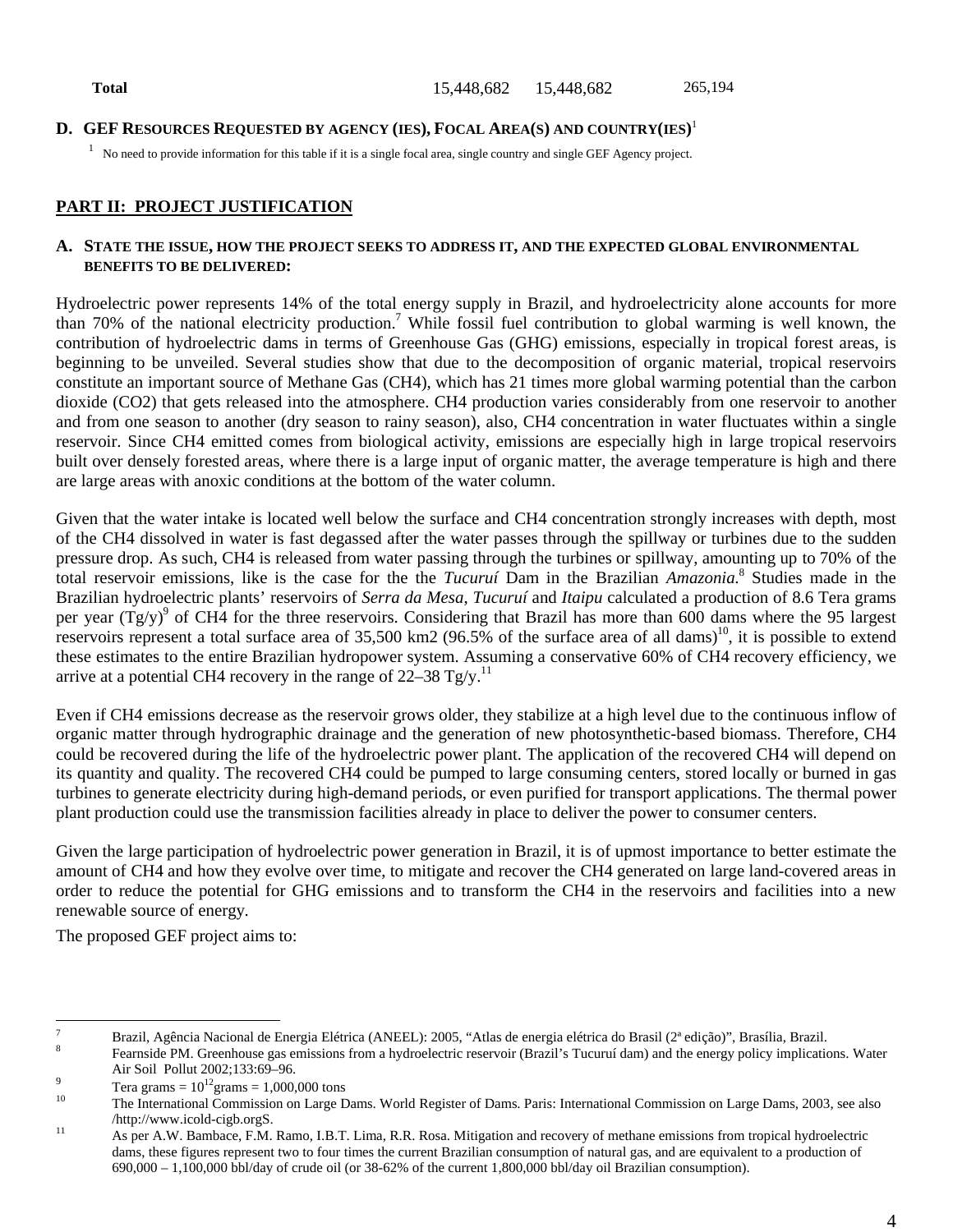- i. **Assess CH4 concentration levels dissolved on water on the selected hydropower plant**: There are two ways for measuring CH4 concentration on water to trace a vertical profile<sup>12</sup>: (i) collecting water from different depths using Van Dorn bottles; and (ii) using buoys with sensors placed on appropriate depths. For the purpose of this GEF project, the Van Dorn bottles will be used for CH4 measurement. Van Dorn bottles collect the water on site and are maintained pressurized until measures are made on lab. Once on the lab, the water is degassed, at atmospheric pressure, and the CH4 concentration is measured on a chromatograph. The Van Dorn bottles are widely used on marine and inland water studies<sup>13</sup>. It is a cheap and reliable device to collect water samples and transport them to be analyzed on a lab. Using the buoys with the sensors, measures are taken automatically on a programmable time and the data is stored and transmitted to a central unit locally placed (hydropower dam operational center). The buoy with sensors is still being developed and has two basic advantages: allows for continuous monitoring of CH4 concentration tracing how it varies along the days and seasons, and does not demand a measuring team to take water samples and bring them to lab. These sensors (hardware and software) are still being developed by the project team.<sup>14</sup>
- ii. **Test different technologies and devices for mitigation of CH4 and identification of the most adequate one to be used in the selected hydropower**: There are two technologies for mitigating methane emissions on hydropower reservoir that are going to be tested: (i) membranes system; and (ii) self-guided plate system. Both have the same principle: prevent deep rich methane waters to reach spillways or turbine intakes by blocking them. The membrane system is placed to block the whole channel, properly anchored to the reservoir bottom, and placed far enough from the inlets to allow maintenance and minimization of accidents. The membrane induces a recirculation near the bottom, and it makes possible to collect CH4-rich water under it. The self-guided plates system has a control buoy that ensures the relative position between the water surface, one or more sliding plates placed before the turbine intakes or spillways. With the help of real-time measurements, it is possible to evaluate directly the CH4 concentration inside the device. Figure 1 presents two self-guided plate configurations that show a cross section of a self-guided plate system. When the turbine intake is too close to the reservoir bottom, a telescopic system with self-guided plates is needed.



## **Figure 1 – Self-guided plate configurations**

Both mitigation devices help to reduce turbine or spillway CH4 emissions, so the gas concentration in the main channel, before the barriers, tends to increase. Consequently, the adoption of mitigation strategies result in a portion of the CH4 that was previously degassed by the turbines or spillways, to be oxidized by methanotrophic bacteria before reaching the atmosphere or transformed into new reservoir surface emissions.

<sup>12</sup> 

Methane gas dissolved on water concentration measuring technology.<br>
Inland water studies include the study of lakes and ponds, rivers, springs, streams and wetlands.<br>
Some prototypes of the sensors are being tested on site March/2010. If approved, the sensors could be used as part of the GEF project. The sensors development costs are part of the counterpart (HydroGHG and *MB Instrumentação Eletrônica*). Therefore, there is no GEF resources allocated to sensors development. The GEF resources will be used for the acquisition of a measuring system (instruments, equipments, computer, software, etc.).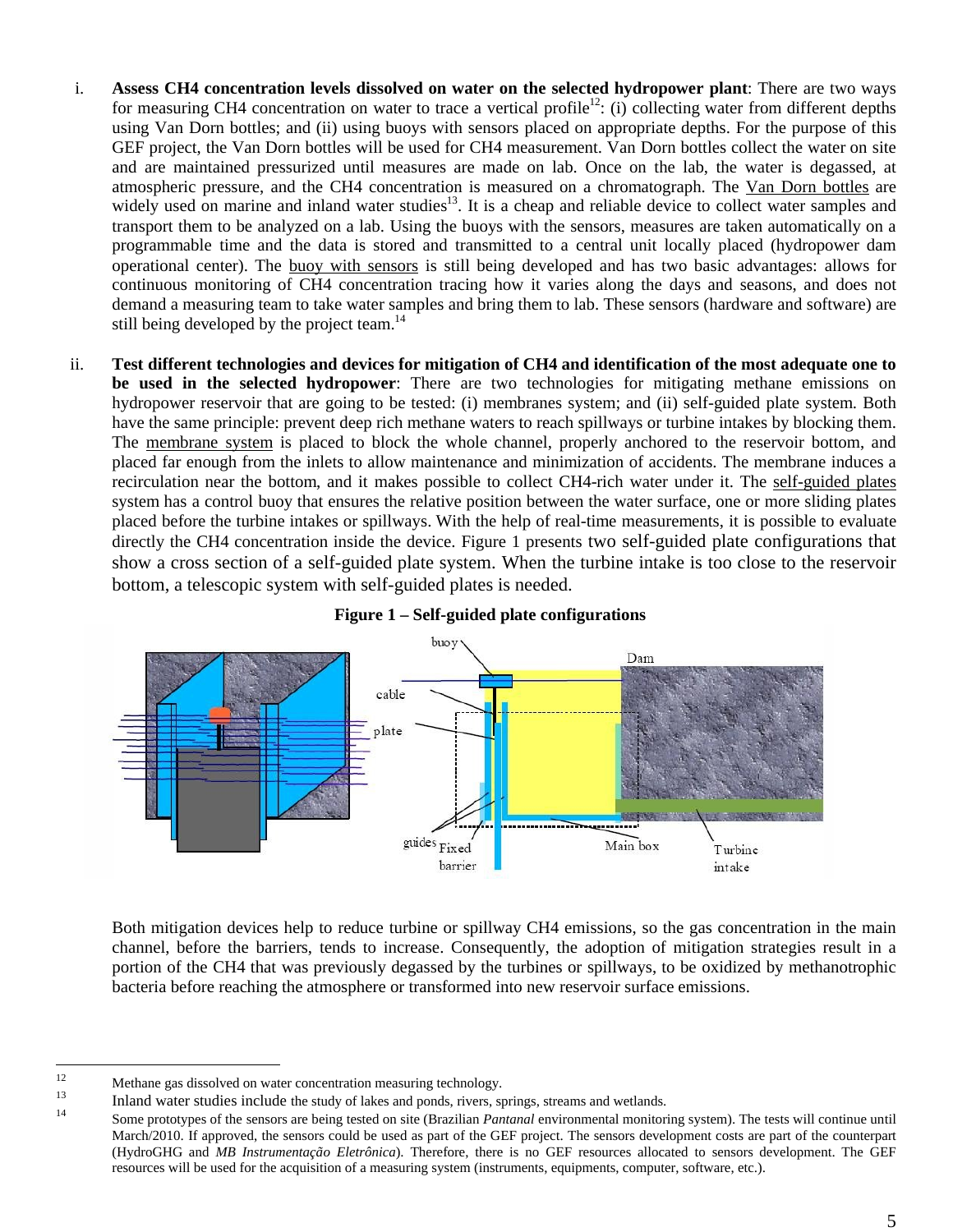Membrane or sliding plates barriers are commonly used on dams to block or control water flux. Normally, the objective is to prevent plants and fishes for achieving turbine intakes, or to route them away towards a biological path.

iii. **Develop a pilot project for CH4 recovery**: The proposed CH4 recovery strategy is based on the transport of CH4-rich, pressurized, deep waters to surface ambient conditions, where the dissolved CH4 can be extracted into a sealed vessel.<sup>15</sup> Based on the selected separation technology, a floating experimental pilot recovery station will be built. Mounted on a floating raft (see figure 1), the experimental station will allow for the CH4-rich water pass through different degasification devices. Light and scalable, the recovery boat may be moved from one site to another whenever an exploitation zone becomes poor in CH4. The experimental station will be designed and built on a smaller scale to demonstrate the effectiveness, efficiency, productivity and profitability on the recovery of CH4.

Methane degassing and separation from water can be done with existing and patented separation technologies<sup>16</sup> such as: (i) bubbling system; and (ii) water jet and spray systems. Both technologies will be tested to select the



most appropriate one for the conditions of the Brazilian reservoirs. In the bubbling system, an upward hose leads water to a horizontal tube, in which the residence time is long enough to allow a high degassing level. A hydrophilic filter retains and directs CH4 bubbles to an upper gas outlet. A submerged pump is used to force upstream flow, and as the water goes up, the bubbling starts, and the two phase flows causes a reduction in column density that enhances the upward flow. In the water jet and spray systems, a nozzle is used to create a water jet or spray forming a cloud of droplets. The small droplets offer a high surface area and small internal diffusion lengths to the dissolved gas that escapes to the vessel, and is pumped out by a blower. The gas mix passes inside batch absorbers that collect CH4.

iv. **Conduct a technical and financial feasibility study for electricity generation using recovered CH4:** The proposed pilot project will assess the composition, concentration and efficiency of the recovered CH4 and the estimated revenues, production costs, efficiency and return on investment (ROI) to determine the financial feasibility for electricity generation. The proposed pilot will also estimate the potential reduction of CH4 emissions to identify potential revenues derived from carbon credits.

Generation of electricity depends on the concentration of CH4 in the water. Recent studies have shown that if the water is collected at depths greater than 50 meters within the CH4 saturation zone, the gas recovered will have a partial CH4 pressure in the range of 36 to 80% (the rest being mainly N2 and CO2), suitable for stationary applications. It is estimated that the H2S/CH4 ratio for the pilot will range from 15 to 20 parts per million (ppm), which means that the gas can be directly used in any combustion engine. Graph 1 presents the global efficiency of the proposed CH4-extraction system, defined as the ratio between the net CH4 output mass (i.e. the extracted gas minus the methane used to run the extraction system, considering a 23% engine efficiency) and the total CH4 mass available in the water, as a function of the CH4 concentration. A CH4 concentration above 6 grams per cubic meter  $(g/m3)$  yields a global efficiency higher than 40%. On the other hand, for concentrations levels below 3 g/m3, the net energy output is negative and, thus, the operation is unfeasible. The composition, concentration and efficiency of the recovered CH4 will be tested during the pilot project to determine the financial feasibility for electricity generation.

<sup>15</sup> 

<sup>15</sup> A similar approach has already been successfully implemented for degassing CO2 from lakes *Nyos* and *Monoun* (the so-called ''killer

lakes'') in Cameroon.<br><sup>16</sup> Gas-liquid separators are commonly used on a variety of industries, such as: oil and gas production, chemical plants, power generation, petroleum and petrochemical industry. Their application varies since gas recovery, filtering and dehumidification until distillation and air cleaning through removing pollutants.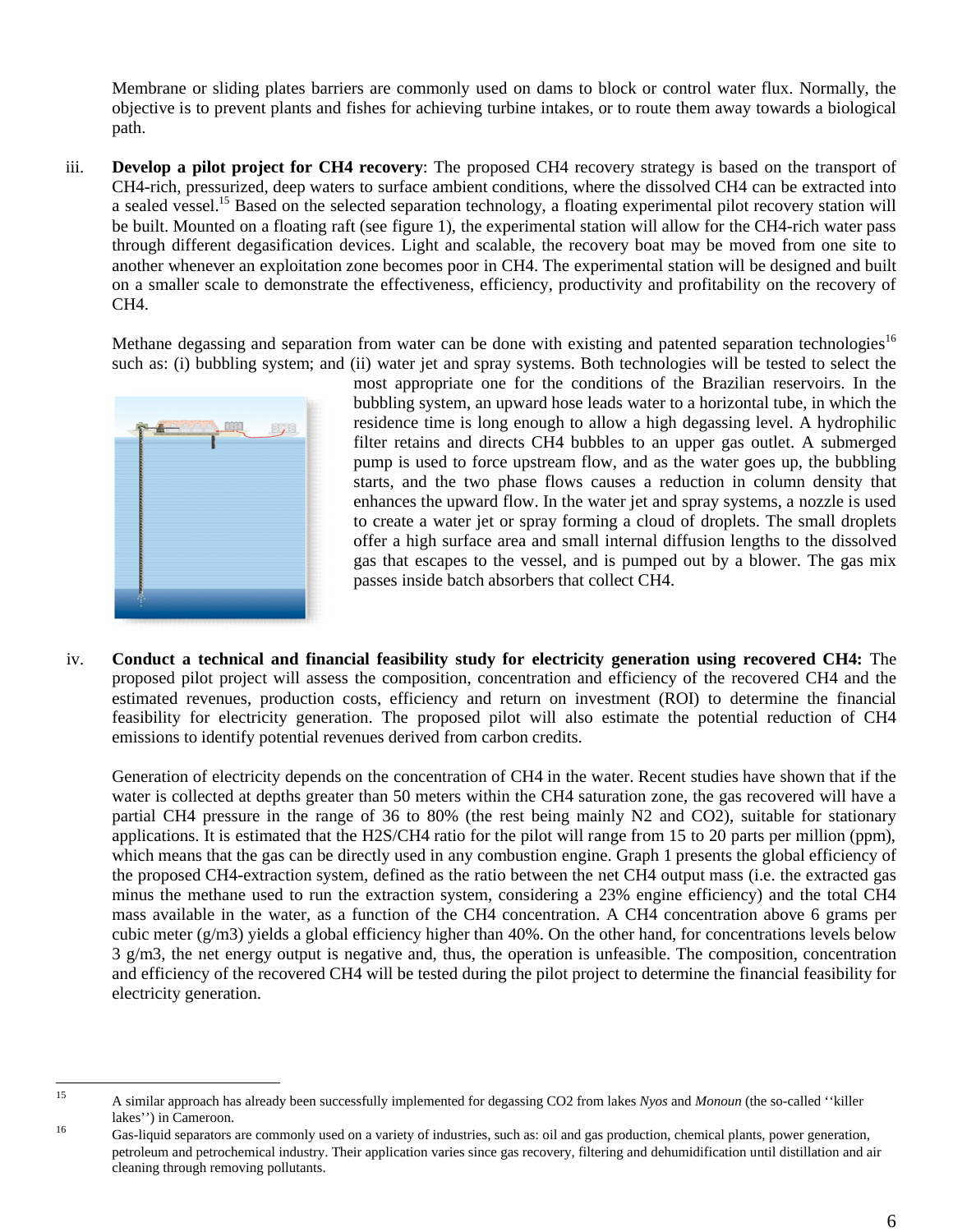

## **Graph 1 – Global efficiency of the CH4 extraction system as a function of the CH4 concentration**

**Replicability**. Although the technology to be tested in this project has been used and proved for several years in the oil and gas industry, its application to mitigate and recover CH4 is new. As such, finding the means to finance this kind of projects is a challenge. It is considered that the main barriers to be overcome are: (i) technological; and (ii) financial. The specific GEF support will provide experience in the application of the technology under certain characteristics of a hydropower plant and a positive outcome will provide an important demonstration effect helping to replicate the same approaches in other countries. At the same time, a positive outcome of the feasibility studies for electricity generation using recovered CH4 (i.e., positive return on investment) will help to overcome funding difficulties for these types of projects. Replication will ensure overall cost-effectiveness of the project as other projects could expand cumulative global environmental benefits. Given the large number of tropical reservoirs in Brazil and around the world, the replication potential for this project is large. A dissemination plan will be put in place with the following key elements:

- i. A comprehensive monitoring and evaluation system will accompany the GEF intervention. This will help to identify what works, what doesn't and why;
- ii. Closely follow the implementation of the activities under components 1 to 4 and identify the necessary elements for up-scaling these activities in Brazil and beyond. The pilot project will improve the understanding (i.e. learning) about practicalities about CH4 recovery followed by the dissemination of experience to promote rapid implementation throughout Brazil and other countries. The implementation of components 1 to 4 will be closely followed and lessons learned will be actively looked for to develop an improved understanding on what conditions have to be in place for larger scale dissemination of CH4 recovery;
- iii. Prepare publications on the lessons learned and results of the project;
- iv. Organize site visits for Government agencies and private sponsors interested in implementing the developed technologies in Brazil and other countries;
- v. Engage with other projects in the country, region and world to exchange lessons, experiences, and solutions encountered to perceived challenges in CH4 recovery;
- vi. Present the results achieved in the implementation of the pilot project through presentations at national and regional seminars/workshops.

#### **B. DESCRIBE THE CONSISTENCY OF THE PROJECT WITH NATIONAL/REGIONAL PRIORITIES/PLANS:**

The future evolution and strategy of the Brazilian energy sector is contained in the National Energy Plan 2030 (PNE), which proposes that increases in electricity demand will be met mainly by: (i) large hydroelectric plants (some already under construction); (ii) renewable energy (RE) (e.g., wind, ethanol, biodiesel, natural gas) to diversify the energy matrix; and (iii) implementation of energy efficient programs.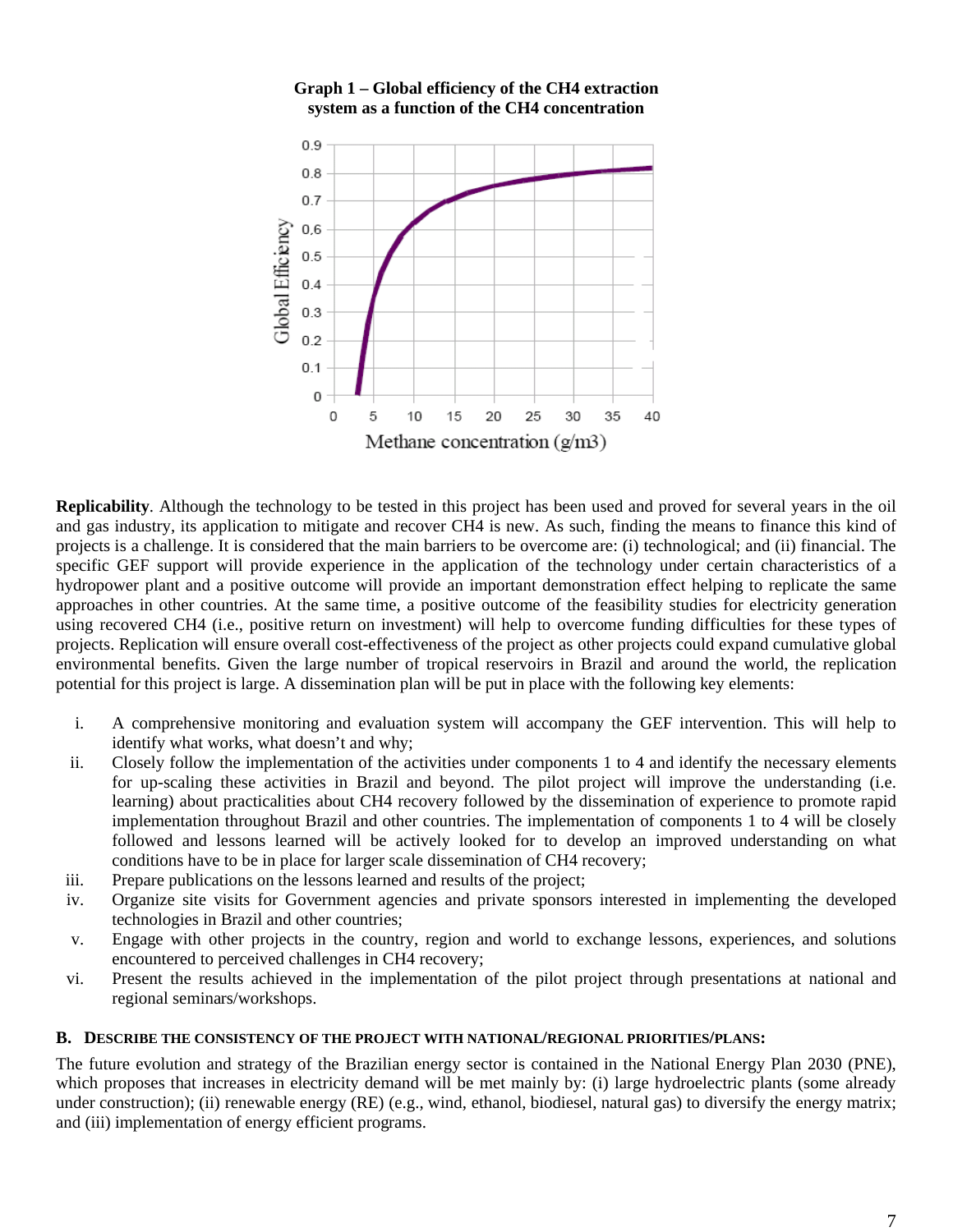At the same time, the first Inventory of Anthropic GHG Emissions, published by the Brazilian Science and Technology Ministry, has compiled data that points out the fact that hydropower plants may have a significant impact in terms of CH4 emissions. Under the National Plan on Climate Change, the Brazilian government has stressed the national objective of reducing GHG emissions mainly from land use and land use change and stresses that Brazil intends to keep a high share of RE in the energy matrix. As such, it is increasingly important for the Brazil to mitigate, recover and produce a renewable CH4 source that will allow not only to reduce CH4 emissions, but also, to replace a fossil fuels source by a renewable one. The proposed project addresses all the priorities described in the PNE and in the National Plan for Climate Change. This, in addition to the country's firm commitment to promote RE resources and to reduce GHG emissions, ensures that the GEF project is firmly embedded within the country's national priorities.

## **C. DESCRIBE THE CONSISTENCY OF THE PROJECT WITH GEF STRATEGIES AND STRATEGIC PROGRAMS:**

The proposed Project is consistent with three GEF Strategic (mitigation) Objectives in the Climate Change (CC) Focal Area. The proposed project supports the utilization of RE energy (recovered CH4), and reduction of GHG emissions.

This Project is consistent with GEF Strategic Program 3 "Promote Market Approaches for RE" and long-term objective 4, because energy generated from recovered CH4 is reliable, secure and environmentally-friendly and thus increase the basket of potential non-conventional clean energy sources while diversifying the country's generation mix (i.e., reducing the country's dependence on hydroelectricity).

This Project is consistent with GEF Strategic Program 4 "promoting sustainable energy production from biomass" and long term objective 6, because it may help in the development of new sources of RE from biomass.

This Project is also consistent with GEF Strategic Program 6 because it reduces CH4 emissions from land use. As such, the Project will support the Government in its efforts to mitigate and recover the CH4 from tropical hydropower plants. The development of CH4 mitigation and recovery procedures will significantly reduce GHG generation.

## **D. JUSTIFY THE TYPE OF FINANCING SUPPORT PROVIDED WITH THE GEF RESOURCES:**

The GEF funding will contribute to: (i) develop a national CH4 recovery technology by reducing technical and financial barriers that prevent the development of this type of technology in developing countries; (ii) promote a market approach and encourage the participation of the private sector in the development of this technology that will help meet the growing demand for power generation; (iii) support productive uses and sustainable socio-economic growth; and (iv) contribute with the development of high skilled technological processes and transfer of technology to local firms and human talent.

GEF financing will provide the necessary financial support to demonstrate the viability of CH4 mitigation and recovery from tropical reservoirs. The demonstration effect will be significant in helping to remove technological and financial barriers currently preventing local Governments, private sector and local power companies from implementing these new and promising approaches.

The proposed project is innovative for Brazil, for the GEF and for the regional community because it will promote the application of technology and devices under an innovative approach for CH4 recovery. The project will contribute to development of a cost-effective RE source for Brazil, and it's expected to have an important demonstrative effect in other countries that have large hydropower development. In terms of GHG mitigation, the project will both reduce GHG emissions through the methane recover, and displace the demand for fossil fuels since it will replace other fossil energy sources within Brazil's energy matrix.

The innovative nature of this proposal consists on testing and developing a technology that will both reduce GHG emissions and develop sources of RE, taking advantage of the country's existing geographical, technological and infrastructure capacity and promoting the growth of the Brazilian industrial structure.

## **E. OUTLINE THE COORDINATION WITH OTHER RELATED INITIATIVES:**

Furnas is the second largest energy generation company in Brazil, with ten operational hydroelectric power plants with an installed capacity of 8,662 MW. The Inter-American Development Bank (IDB) is currently working in a potential project to rehabilitate and modernize three of Furnas' hydroelectric power plants (with an installed capacity of approximately 3,000 MW). The project will renew obsolete electromechanical equipment and switchyards with the objective of recovering their generation capacity and increase their reliability and operational flexibility with an important impact in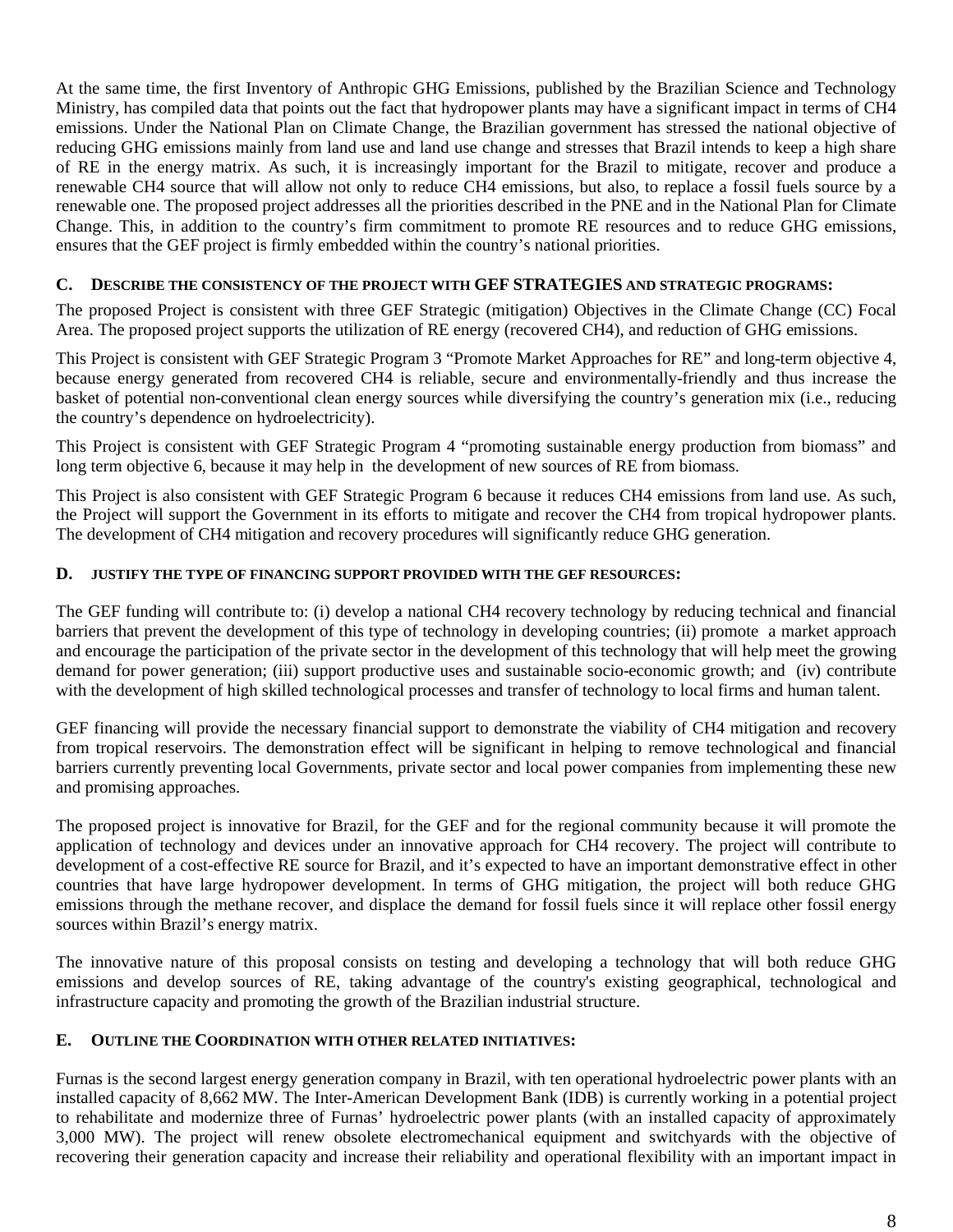energy efficiency and in GHG emissions. The proposed pilot project will complement, in terms of reduction of GHG emissions, the investments in rehabilitation of the hydroelectric plants.

## **F. DISCUSS THE VALUE-ADDED OF GEF INVOLVEMENT IN THE PROJECT DEMONSTRATED THROUGH INCREMENTAL REASONING :**

For years, engineers in Brazil have been studying the issues related to the mitigation and recovery of CH4 emissionsin hydroelectric dams. They have adapted and developed technological solutions to face this challenge, but due to the lack of adecuate financial resources, the large scale implementation of those GHG mitigation and recovery strategies could take several years.

In particular, the full potential of recovered CH4 from reservoirs could not be assessed and therefore, the potential for electricity generation through this RE source (CH4) could not be developed. With the proposed GEF project, important amounts of GHG emissions could be recovered and used as RE source of electricity. The generation of electricity with recovered CH4 will become a second product in the operation of hydro facilities with the potential of obtaining carbon credits under the Clean Development Mechanism (CDM).

GEF support for the proposed project is critical for the following reasons: (i) the financial and technical/operational risks of applying technologies in an innovative area that have not been widely proven and tested are high, especially in a developing country context; (ii) the success of the proposed project is a critical step for developing a local CH4 recovery technology, which will enhance the Brazilian industry and competitiveness in the hydropower sector with it's replication potential; (iii) the GEF project will help accelerate the dissemination of the technology and achieve substantial reduction in GHG emissions; (iv) the development of this technology may increase the energy supply in Brazil, reducing the need for building new reservoirs, protecting important natural resources such as the Amazon Rainforest, and avoiding the resettlement of villages and damage to indigenous reserves.

### **G. INDICATE RISKS, INCLUDING CLIMATE CHANGE RISKS, THAT MIGHT PREVENT THE PROJECT OBJECTIVE(S) FROM BEING ACHIEVED, AND IF POSSIBLE INCLUDING RISK MITIGATION MEASURES THAT WILL BE TAKEN:**

| <b>Risks</b>                                                                                                                                                                                                                                       | <b>Likelihood</b> | <b>Mitigation Measures</b>                                                                                                                                                                                           |
|----------------------------------------------------------------------------------------------------------------------------------------------------------------------------------------------------------------------------------------------------|-------------------|----------------------------------------------------------------------------------------------------------------------------------------------------------------------------------------------------------------------|
| Qualified labor risk - Lack of human<br>resource talent with the technical<br>expertise to successfully develop the<br>CH4 recovery technology.                                                                                                    | Low               | This risk is mitigated by the country's extensive expertise<br>in hydraulic, mechanical, electronic, and electrical<br>engineering, which could be tapped for design, test and<br>construction of the pilot project. |
| Market risks - Investments in RE<br>based on CH4 recovery do not<br>provide an attractive ROI                                                                                                                                                      | Medium            | This risk is mitigated by the potential diversification of<br>revenues derived from sales of electricity and carbon<br>credits.                                                                                      |
| Economical/Financial Risk. The<br>main economical/financial risk is<br>the CH4 price. If CH4 international<br>price drops below US\$ 4,00 per<br>ton/BTU, it will be difficult to<br>commercially exploit the CH4 as<br>competitive energy source. | Medium            | This risk is mitigated by the potential to obtain carbon<br>credits, in addition to the revenues generated by the sale of<br>electricity.                                                                            |
| Country risk - Lack of the country's<br>commitment for development and<br>implementation of RE.                                                                                                                                                    | Medium            | This risk is mitigated by the Brazilian PNE and the<br>National Plan on Climate Change that promote RE to<br>diversify the energy matrix and the reduction of GHG<br>emissions.                                      |

Key main risks include: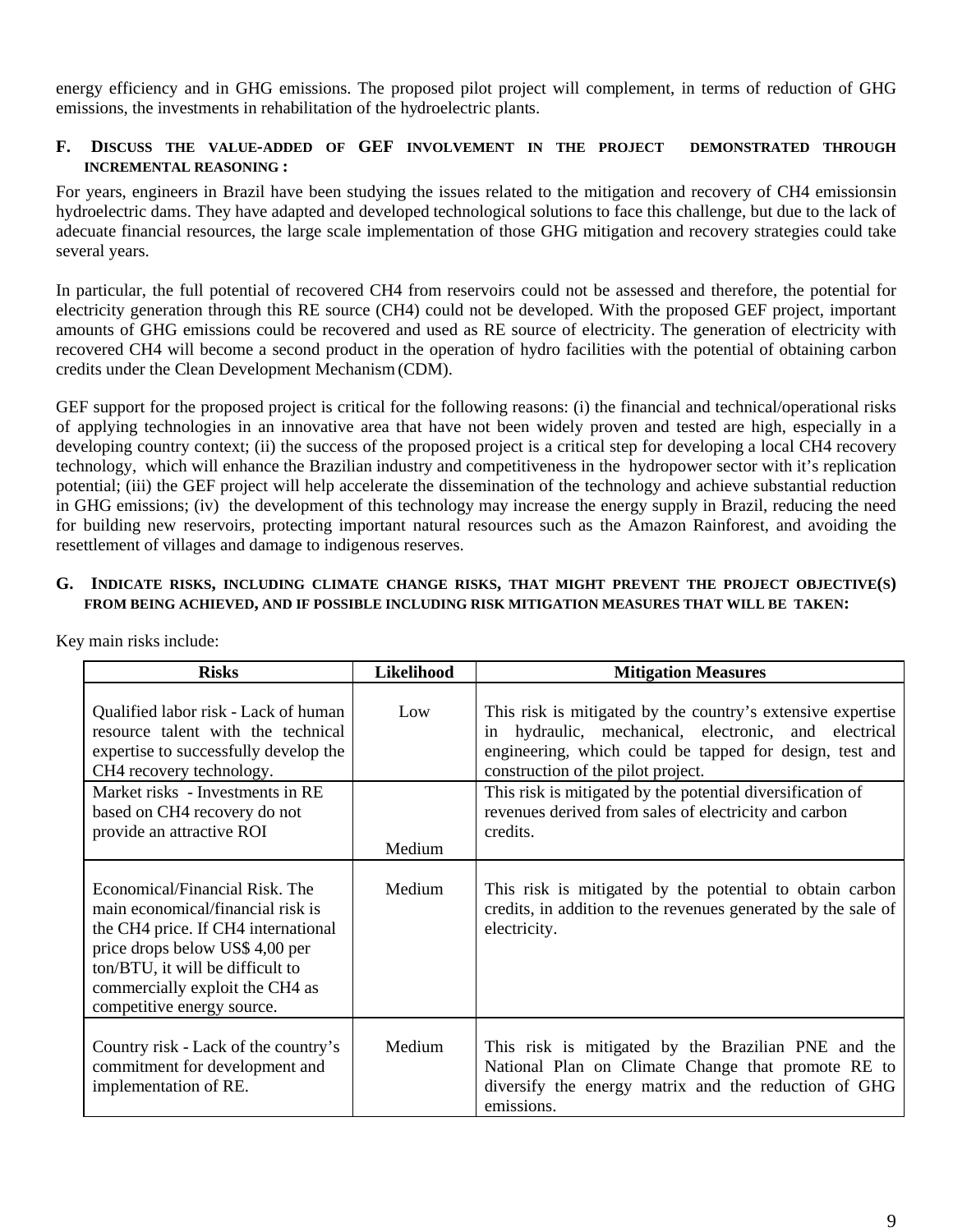| <b>Risks</b>                                                                                                                                                                                                                                                                                                                                                                                                                                          | <b>Likelihood</b> | <b>Mitigation Measures</b>                                                                                                                                                                             |
|-------------------------------------------------------------------------------------------------------------------------------------------------------------------------------------------------------------------------------------------------------------------------------------------------------------------------------------------------------------------------------------------------------------------------------------------------------|-------------------|--------------------------------------------------------------------------------------------------------------------------------------------------------------------------------------------------------|
| Market risks - Lack of funding for<br>replicating the pilot projects                                                                                                                                                                                                                                                                                                                                                                                  | Medium            | Mobilize stakeholders' participation, especially private<br>sector of Government institutions, at an early stage and in<br>the project implementation process.                                         |
| Technical risk - CH4 recovery<br>technology. There are different<br>technologies for gas-liquid<br>separators. Each technology has<br>specific operational parameters such<br>as: gas recovery efficiency,<br>acquisition and operational costs,<br>particulate tolerance, maintenance<br>circle, bottlenecks in adsorption<br>material supply chain, etc. A wrong<br>choice can compromise a large scale<br>use.                                     | Low               | This risk is mitigated by the technical personnel that will<br>test in field all devices and recovery technologies before<br>building and operating a pilot CH4 recovery unit.                         |
| Technical risk - CH4 mitigation<br>technology. There are two types of<br>mitigation devices that prevent deep<br>rich CH4 waters to flow through<br>turbine intake or spillways: a<br>membrane separator and a movable<br>plate device. Depending on<br>operational conditions of the<br>hydropower plant (water flow<br>velocity, water volume, bottom dam<br>surface topography, etc.) neither<br>technology could be used or would<br>be feasible. | Low               | This risk is mitigated by the fact that both the membrane<br>system and the plates system are proven technologies and<br>could be adapted to new conditions found in the selected<br>hydropower plant. |

## **H. DESCRIBE, IF POSSIBLE, THE EXPECTED COST-EFFECTIVENESS OF THE PROJECT:**

The project is considered to be a cost-effective intervention for the GEF due to the CO2 emission reduction due to: (i) CH4 recovery; (ii) CH4 emissions' mitigation; and (iii) potential of electricity generation with recovered CH4. Studies made in the Brazilian hydroelectric plants' reservoirs of *Serra da Mesa*, *Tucuruí* and *Itaipu* estimated that by using the proposed mitigation and recovery technologies, emissions could be reduced by 25%, specifically 0.569 Tg/y of CH4 for the three reservoirs<sup>17</sup>. Since CH4 is 21 times more harmful than CO2, in terms of its global warming potential, the estimated annual reduction emission for the 3 reservoirs could be  $11.38 \text{ Tg/y}$  of CO2e.

The pilot project activities may be implemented at the *Corumbá* hydroelectric plant in the State of *Goias*. The CO2 emissions of this reservoir are estimated at 0.9 Tg/y of CO2e due to the proximity of the hydroelectric plant to the city of *Corumbá* and the existence of relevant wastewater effluents. Therefore, the expected GHG emissions reductions of the pilot project are approximately 0.012 Tg/y of CH4 or 0.225 Tg/y of CO2e.<sup>18</sup>

The proposed project intends to confirm these estimates. If this potential is realized and the project replicated, there will be a considerable reduction in CO2e emissions in Brazil. A more detailed analysis of the environmental benefits derived from this project will be made and documented during the next phase of project preparation. The project team will evaluate the project savings from baseline using the estimated energy savings and US\$/tCO2 method and will demonstrate that the interventions chosen are the most cost effective against other alternatives.

 $17$ <sup>17</sup> A.W. Bambace, F.M. Ramo, I.B.T. Lima, R.R. Rosa. Mitigation and recovery of methane emissions from tropical hydroelectric dams. Instituto Nacional de Pesquisas Espaciais (INPE), São José dos Campos, Brasil. <sup>18</sup> Information provided by Furnas.